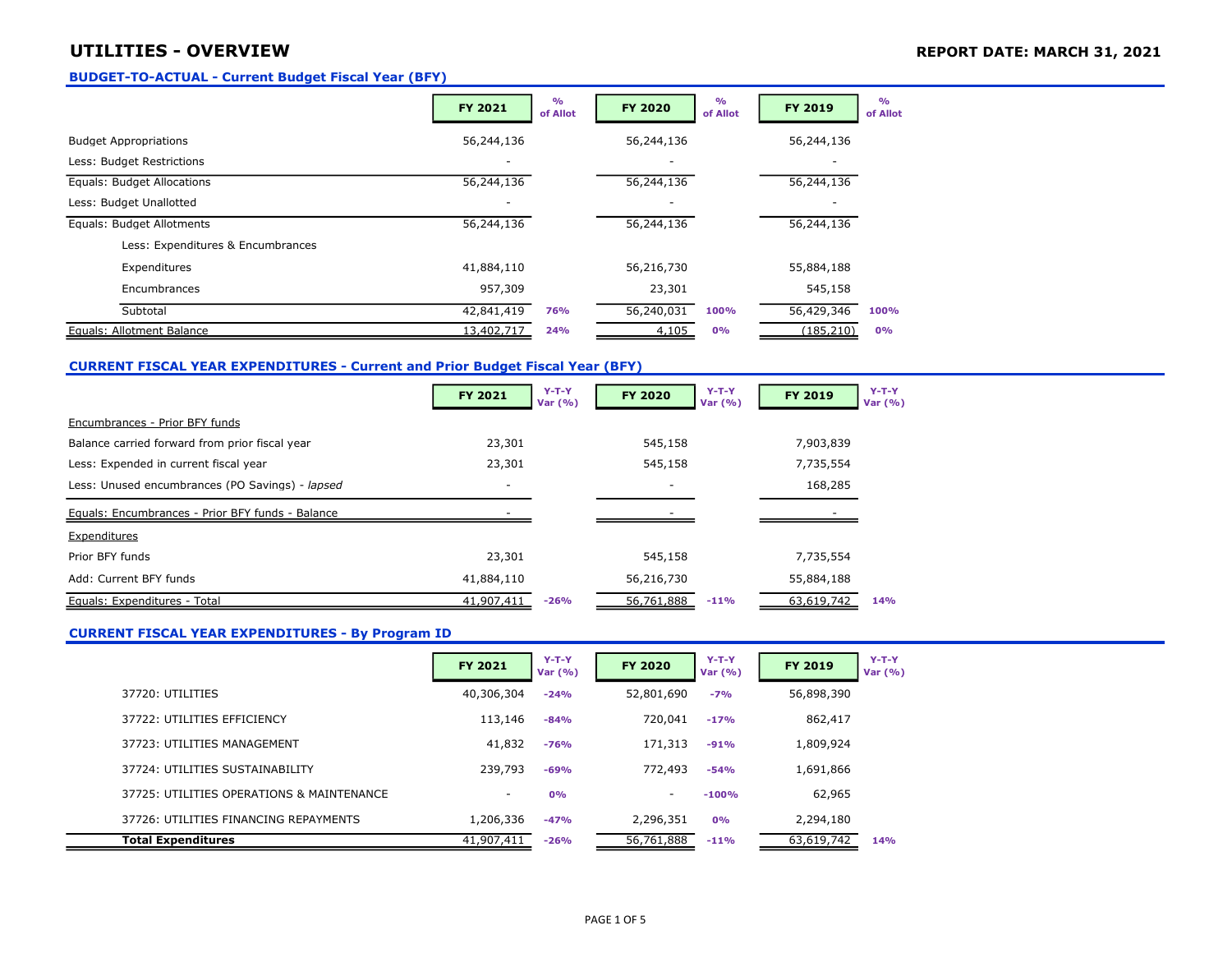## CURRENT FISCAL YEAR EXPENDITURES - By Object Code & Vendor

|                                                                                                 | FY 2021              | $Y-T-Y$<br>Var (%) | <b>FY 2020</b>       | $Y-T-Y$<br>Var (%) | FY 2019              | $Y-T-Y$<br>Var (%) |
|-------------------------------------------------------------------------------------------------|----------------------|--------------------|----------------------|--------------------|----------------------|--------------------|
| 5001: ELECTRICITY                                                                               |                      |                    |                      |                    |                      |                    |
| 020425: HAWAIIAN ELECTRIC COMPANY                                                               | 15,069,702           |                    | 21,220,258           |                    | 23,916,549           |                    |
| 019800: HELCO                                                                                   | 3,435,649            |                    | 5,326,637            |                    | 6,235,344            |                    |
| 028865: MAUI ELECTRIC COMPANY LTD                                                               | 3,377,511            |                    | 5,186,075            |                    | 5,415,113            |                    |
| 011135: KAUAI ISLAND UTILITY COOPERATIVE                                                        | 854,503              |                    | 1,172,121            |                    | 1,220,607            |                    |
| 009476: CASTLE & COOKE COMMERCIAL INC                                                           | 142,439              |                    | 330,692              |                    | 259,855              |                    |
| Charges - Schools on Military Bases                                                             | 439,023              |                    | 702,620              |                    | 377,174              |                    |
| Charges - Various Misc Vendors                                                                  | 2,432                |                    | 8,789                |                    | 251,177              |                    |
| <b>Energy Rebates</b>                                                                           | (79, 181)            |                    | (374, 114)           |                    | (164, 714)           |                    |
| Use of Facilities/Collections for Utilities                                                     | (16, 626)            |                    | (494,158)            |                    | (578, 259)           |                    |
| <b>SUBTOTAL</b>                                                                                 | 23,225,452           | $-30%$             | 33,078,920           | $-10%$             | 36,932,846           | 6%                 |
| <b>5002: ALTERNATIVE ENERGY COST</b>                                                            |                      |                    |                      |                    |                      |                    |
| 143055: RC ENERGY HDOE LLC                                                                      | 1,865,674            |                    | 2,533,245            |                    | 2,588,071            |                    |
| 147438: KEC OHANA SOLAR FUND 2014 LLC                                                           | 766,860              |                    | 1,040,742            |                    | 1,103,696            |                    |
| 144729: RC ENERGY HDOE PHASE 3 LLC                                                              | 549,920              |                    | 731,634              |                    | 731,971              |                    |
| 147526: RC ENERGY HDOE LLC                                                                      | 489,960              |                    | 676,285              |                    | 680,836              |                    |
| 145890: DOE HAWAII SOLAR 2013 LLC                                                               | 363,520              |                    | 478,495              |                    | 458,508              |                    |
| <b>SUBTOTAL</b>                                                                                 | 4,035,022            | $-26%$             | 5,460,400            | $-2%$              | 5,563,082            | 4%                 |
| 5101: GAS                                                                                       |                      |                    |                      |                    |                      |                    |
| 018020: HAWAIIGAS                                                                               | 382,034              |                    | 268,658              |                    | 339,244              |                    |
| 033485: AMERIGAS PROPANE LP (OAHU)                                                              | 96,752               |                    | 65,992               |                    | 98,886               |                    |
| 028888: AMERIGAS (MAUI)                                                                         | 15,723               |                    | 20,956               |                    | 31,284               |                    |
| Charges - Various Misc Vendors<br><b>SUBTOTAL</b>                                               | (598)                |                    | 38,597               |                    | 142,391              |                    |
| 5102: CAFETERIA GAS                                                                             | 493,911              | 25%                | 394,203              | $-36%$             | 611,805              | 12%                |
|                                                                                                 |                      |                    |                      |                    |                      |                    |
| 018020: HAWAIIGAS                                                                               | 590,304              |                    |                      |                    |                      |                    |
| 033485: AMERIGAS PROPANE LP (OAHU)                                                              | 83,214               |                    |                      |                    |                      |                    |
| 028888: AMERIGAS (MAUI)<br><b>SUBTOTAL</b>                                                      | 4,122<br>677,639     | 100%               |                      | 0%                 |                      | 0%                 |
| <b>5201: WATER</b>                                                                              |                      |                    |                      |                    |                      |                    |
|                                                                                                 |                      |                    |                      |                    |                      |                    |
| 007660: BOARD OF WATER SUPPLY                                                                   | 3,182,419            |                    | 3,908,022            |                    | 3,873,605            |                    |
| 014695: COUNTY OF MAUI - DEPARTMENT OF WATER<br>014700: DEPT OF WATER SUPPLY - COUNTY OF HAWAII | 1,187,977<br>457,522 |                    | 1,406,481<br>591,538 |                    | 1,119,580<br>716,900 |                    |
| 014690: DEPARTMENT OF WATER - COUNTY OF KAUAI                                                   | 240,104              |                    | 327,984              |                    | 333,997              |                    |
| Charges - Schools on Military Bases                                                             | 105,757              |                    | 144,430              |                    | 115,699              |                    |
| Charges - Various Misc Vendors                                                                  | 155,087              |                    | 213,570              |                    | 166,456              |                    |
| <b>SUBTOTAL</b>                                                                                 | 5,328,866            | $-19%$             | 6,592,025            | 4%                 | 6,326,237            | 0%                 |
| <b>5301: SEWER</b>                                                                              |                      |                    |                      |                    |                      |                    |
| 007660: BOARD OF WATER SUPPLY                                                                   | 4,708,141            |                    | 5,180,928            |                    | 5,688,223            |                    |
| 014695: COUNTY OF MAUI - DEPARTMENT OF WATER                                                    | 1,047,762            |                    | 1,284,068            |                    | 984,725              |                    |
| 013286: COUNTY OF HAWAII - DIRECTOR OF FINANCE                                                  | 144,321              |                    | 177,036              |                    | 191,997              |                    |
| 013315: COUNTY OF MAUI - SOLID WASTE                                                            | 2,646                |                    | 7,957                |                    | 1,140                |                    |
| 013295: COUNTY OF KAUAI - DEPARTMENT OF FINANCE                                                 | 83,688               |                    | 117,373              |                    | 94,202               |                    |
| 142969: HAWAII AMERICAN WATER COMPANY                                                           | 61,733               |                    | 61,959               |                    | 84,550               |                    |
| 143380: HAWAII WATER SERVICE COMPANY                                                            | 99,001               |                    | 94,381               |                    | 105,107              |                    |
| 146401: PUHI SEWER & WATER COMPANY                                                              | 36,828               |                    | 42,276               |                    | 37,471               |                    |
| Charges - Schools on Military Bases                                                             | 250,490              |                    | 172,147              |                    | 217,630              |                    |
| Charges - Various Misc Vendors                                                                  | 97,477               |                    | 134,951              |                    | 58,453               |                    |
| <b>SUBTOTAL</b>                                                                                 | 6,532,087            | $-10%$             | 7,273,076            | $-3%$              | 7,463,498            | 1%                 |
| Other Miscellaneous Object Codes                                                                | 13,327               |                    | 3,066                |                    | 754                  |                    |
| <b>Pavroll Expenditures</b>                                                                     |                      |                    |                      |                    | 168                  |                    |
| <b>Total Expenditures</b>                                                                       | 40,306,304           | $-24%$             | 52,801,690           | $-7%$              | 56,898,390           | 4%                 |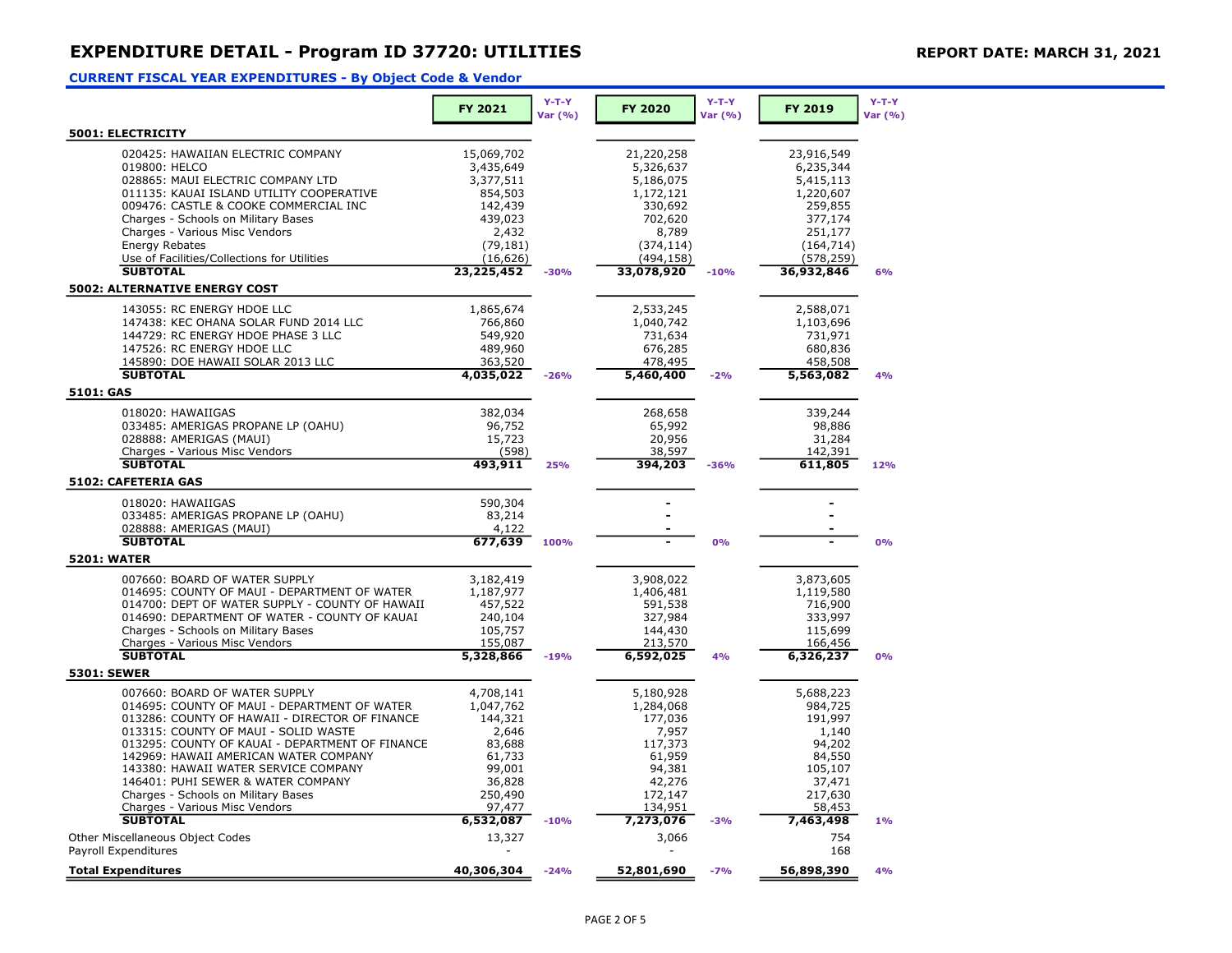## COST & USAGE - 5001: ELECTRICITY **EXECUTE: MARCH 31, 2021** REPORT DATE: MARCH 31, 2021

## $COST($ \$)

|                             | <b>FY 2021</b>           | $Y-T-Y$<br>Var $(% )$ |    | <b>FY 2020</b> | $Y-T-Y$<br>Var $(% )$ | <b>FY 2019</b>  | $Y-T-Y$<br>Var $(% )$ |                   |
|-----------------------------|--------------------------|-----------------------|----|----------------|-----------------------|-----------------|-----------------------|-------------------|
| Fiscal Month 01 - JULY      | 1,939,990                | $-26%$                |    | 2,609,448      | <b>5%</b>             | \$<br>2,484,131 | 9%                    | <b>NOTE</b>       |
| Fiscal Month 02 - AUGUST    | 2,192,103                | $-28%$                |    | 3,034,865      | 2%                    | 2,972,496       | 10%                   | Sourc             |
| Fiscal Month 03 - SEPTEMBER | 2,677,003                | $-27%$                | Я5 | 3,670,420      | 2%                    | 3,602,474       | 9%                    | Cost <sub>8</sub> |
| Fiscal Month 04 - OCTOBER   | 2,645,326                | $-26%$                | S  | 3,554,208      | $-6%$                 | \$<br>3,776,092 | <b>17%</b>            | amou              |
| Fiscal Month 05 - NOVEMBER  | 2,702,720                | $-20%$                |    | 3,374,387      | $-7%$                 | 3,630,123       | 14%                   |                   |
| Fiscal Month 06 - DECEMBER  | 2,510,228                | $-23%$                |    | 3,276,782      | $-7%$                 | 3,514,408       | 18%                   | 5001:             |
| Fiscal Month 07 - JANUARY   | 2,260,336                | $-21%$                |    | 2,868,674      | $-2%$                 | 2,933,496       | 13%                   | timino            |
| Fiscal Month 08 - FEBRUARY  | 2,285,586                | $-23%$                |    | 2,973,915      | 6%                    | 2,797,569       | $-4%$                 |                   |
| Fiscal Month 09 - MARCH     | 2,286,911                | $-22%$                |    | 2,940,149      | <b>12%</b>            | 2,624,666       | $-12%$                |                   |
| Fiscal Month 10 - APRIL     | $\overline{\phantom{a}}$ | $-100%$               |    | 2,140,043      | $-21%$                | 2,719,262       | $-8%$                 |                   |
| Fiscal Month 11 - MAY       | $\sim$                   | $-100%$               | \$ | 1,887,649      | $-41%$                | 3,173,513       | 3%                    |                   |
| Fiscal Month 12 - JUNE      |                          | $-100%$               |    | 1,816,892      | $-41%$                | 3,085,525       | 6%                    |                   |
| Total                       | 21,500,203               | $-37%$                |    | 34, 147, 432   | $-8%$                 | 37, 313, 755    | 6%                    |                   |

 $ES:$ 

ce data for Utilities - 5001: Electricity -& Usage report are actual billed  $10$ unts. Cost (\$) totals will differ from Electricity on above pages because of ig of payment of invoices.

## USAGE (KWH)

|                             | <b>FY 2021</b>           | $Y-T-Y$<br>Var $(% )$ | <b>FY 2020</b> | $Y-T-Y$<br>Var $(% )$ | <b>FY 2019</b> | $Y-T-Y$<br>Var $(% )$ |
|-----------------------------|--------------------------|-----------------------|----------------|-----------------------|----------------|-----------------------|
| Fiscal Month 01 - JULY      | 6,004,475                | $-18%$                | 7,331,069      | 6%                    | 6,938,612      | $-10%$                |
| Fiscal Month 02 - AUGUST    | 7,305,576                | $-19%$                | 9,039,244      | 2%                    | 8,841,620      | $-4%$                 |
| Fiscal Month 03 - SEPTEMBER | 9,377,628                | $-20%$                | 11,710,825     | <b>5%</b>             | 11,173,836     | $-9%$                 |
| Fiscal Month 04 - OCTOBER   | 9,072,672                | $-21%$                | 11,542,764     | 0%                    | 11,491,265     | $-1%$                 |
| Fiscal Month 05 - NOVEMBER  | 9,167,769                | $-16%$                | 10,958,538     | $1\%$                 | 10,832,116     | $-4%$                 |
| Fiscal Month 06 - DECEMBER  | 8,619,077                | $-19%$                | 10,687,466     | 4%                    | 10,227,659     | 1%                    |
| Fiscal Month 07 - JANUARY   | 7,421,858                | $-17%$                | 8,942,582      | <b>7%</b>             | 8,323,181      | $-2%$                 |
| Fiscal Month 08 - FEBRUARY  | 7,370,620                | $-18%$                | 8,966,816      | 6%                    | 8,436,574      | $-12%$                |
| Fiscal Month 09 - MARCH     | 7,353,820                | $-14%$                | 8,579,795      | 6%                    | 8,095,504      | $-15%$                |
| Fiscal Month 10 - APRIL     | $\overline{\phantom{a}}$ | $-100%$               | 5,565,415      | $-32%$                | 8,187,495      | $-11%$                |
| Fiscal Month 11 - MAY       | $\sim$                   | $-100%$               | 4,936,839      | $-49%$                | 9,633,172      | $-4%$                 |
| Fiscal Month 12 - JUNE      | $\overline{\phantom{a}}$ | $-100%$               | 5,310,618      | $-41%$                | 9,019,830      | $-1%$                 |
| Total                       | 71,693,495               | $-31%$                | 103,571,971    | $-7%$                 | 111,200,864    | $-6%$                 |

#### COST PER USAGE (\$/KWH)

|                             | <b>FY 2021</b>           | $Y-T-Y$<br>Var $(% )$ | <b>FY 2020</b> | $Y-T-Y$<br>Var $(% )$ |                | <b>FY 2019</b> | $Y-T-Y$<br>Var $(% )$ |
|-----------------------------|--------------------------|-----------------------|----------------|-----------------------|----------------|----------------|-----------------------|
| Fiscal Month 01 - JULY      | 0.3231                   | $-9%$                 | \$<br>0.3559   | $-1%$                 | \$             | 0.3580         | 21%                   |
| Fiscal Month 02 - AUGUST    | 0.3001                   | $-11%$                | 0.3357         | 0%                    |                | 0.3362         | 15%                   |
| Fiscal Month 03 - SEPTEMBER | 0.2855                   | $-9%$                 | 0.3134         | $-3%$                 | \$             | 0.3224         | 19%                   |
| Fiscal Month 04 - OCTOBER   | 0.2916                   | $-5%$                 | \$<br>0.3079   | $-6%$                 | \$             | 0.3286         | 18%                   |
| Fiscal Month 05 - NOVEMBER  | 0.2948                   | $-4%$                 | 0.3079         | $-8%$                 | \$             | 0.3351         | 18%                   |
| Fiscal Month 06 - DECEMBER  | 0.2912                   | $-5%$                 | \$<br>0.3066   | $-11%$                | $\mathfrak{s}$ | 0.3436         | <b>18%</b>            |
| Fiscal Month 07 - JANUARY   | 0.3046                   | $-5%$                 | 0.3208         | $-9%$                 | \$             | 0.3524         | <b>15%</b>            |
| Fiscal Month 08 - FEBRUARY  | 0.3101                   | $-7%$                 | \$<br>0.3317   | 0%                    | \$             | 0.3316         | 9%                    |
| Fiscal Month 09 - MARCH     | 0.3110                   | $-9%$                 | \$<br>0.3427   | 6%                    | \$             | 0.3242         | 3%                    |
| Fiscal Month 10 - APRIL     | $\overline{\phantom{a}}$ | $-100%$               | \$<br>0.3845   | <b>16%</b>            | \$             | 0.3321         | 4%                    |
| Fiscal Month 11 - MAY       | $\overline{\phantom{a}}$ | $-100%$               | \$<br>0.3824   | 16%                   | \$             | 0.3294         | 7%                    |
| Fiscal Month 12 - JUNE      | -                        | $-100%$               | 0.3421         | 0%                    |                | 0.3421         | 7%                    |
| Total                       | 0.2999                   | $-9%$                 | 0.3297         | $-2%$                 |                | 0.3356         | 13%                   |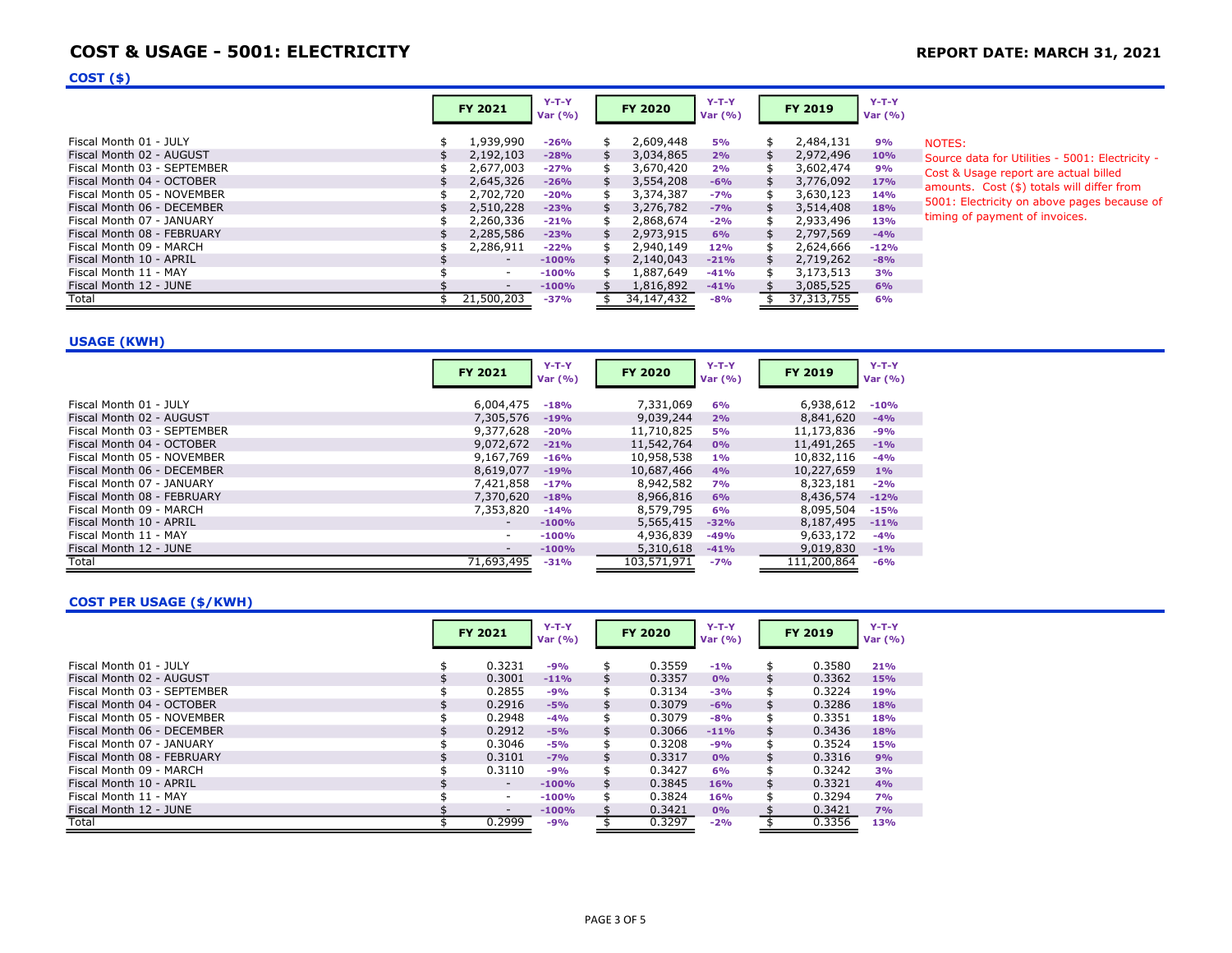# COST & USAGE - 5002: ALTERNATIVE ENERGY **REPORT DATE: MARCH 31, 2021**

## $COST($ \$)

|                             | <b>FY 2021</b>           | $Y-T-Y$<br>Var $(% )$ |     | <b>FY 2020</b> | $Y-T-Y$<br>Var $(% )$ |    | <b>FY 2019</b> | $Y-T-Y$<br>Var $(% )$ |             |
|-----------------------------|--------------------------|-----------------------|-----|----------------|-----------------------|----|----------------|-----------------------|-------------|
| Fiscal Month 01 - JULY      | 520,129                  | $-6%$                 | \$  | 553,417        | 13%                   | \$ | 490,361        | <b>7%</b>             | <b>NOTI</b> |
| Fiscal Month 02 - AUGUST    | 541,400                  | $1\%$                 | \$. | 535,160        | 22%                   | \$ | 437,555        | $-12%$                | Sour        |
| Fiscal Month 03 - SEPTEMBER | 513,927                  | 9%                    | \$  | 473,154        | 14%                   |    | 415,095        | $-8%$                 | Ener        |
| Fiscal Month 04 - OCTOBER   | 411,259                  | $-9%$                 | \$  | 451,693        | <b>13%</b>            |    | 399,276        | 5%                    | billed      |
| Fiscal Month 05 - NOVEMBER  | 369,070                  | 0%                    | \$  | 368,833        | <b>5%</b>             |    | 350,562        | 3%                    |             |
| Fiscal Month 06 - DECEMBER  | 363,010                  | 7%                    | \$  | 339,339        | $-4%$                 | S  | 353,475        | 10%                   | from        |
| Fiscal Month 07 - JANUARY   | 363,815                  | 4%                    | \$  | 351,433        | $-13%$                | \$ | 403,520        | 6%                    | page        |
| Fiscal Month 08 - FEBRUARY  | 379,042                  | $-5%$                 | \$  | 400,886        | $-1\%$                |    | 406,248        | 31%                   | invoi       |
| Fiscal Month 09 - MARCH     | 443,959                  | 7%                    | \$  | 416,771        | $-17%$                | \$ | 500,967        | 28%                   |             |
| Fiscal Month 10 - APRIL     | $\overline{\phantom{a}}$ | $-100%$               | \$  | 507,320        | $-4%$                 |    | 526,946        | 29%                   |             |
| Fiscal Month 11 - MAY       | ٠                        | $-100%$               |     | 552,389        | 6%                    |    | 519,764        | 15%                   |             |
| Fiscal Month 12 - JUNE      | $\overline{\phantom{a}}$ | $-100%$               |     | 498,653        | $-1%$                 |    | 501,469        | 27%                   |             |
| Total                       | 3,905,610                | $-28%$                |     | 5,449,048      | 3%                    |    | 5,305,238      | <b>11%</b>            |             |

 $ES:$ 

rce data for Utilities - 5002: Alternative rgy - Cost & Usage report are actual d amounts. Cost (\$) totals will differ 5002: Alternative Energy on above es because of timing of payment of ices.

#### USAGE (KWH)

|                             | <b>FY 2021</b>           | $Y-T-Y$<br>Var $(% )$ | <b>FY 2020</b> | $Y-T-Y$<br>Var $(% )$ | <b>FY 2019</b> | $Y-T-Y$<br>Var $(% )$ |
|-----------------------------|--------------------------|-----------------------|----------------|-----------------------|----------------|-----------------------|
| Fiscal Month 01 - JULY      | 2,248,916                | $-6%$                 | 2,402,117      | 6%                    | 2,265,340      | 6%                    |
| Fiscal Month 02 - AUGUST    | 2,342,478                | 0%                    | 2,341,909      | <b>16%</b>            | 2,024,769      | $-13%$                |
| Fiscal Month 03 - SEPTEMBER | 2,220,074                | <b>7%</b>             | 2,069,811      | 8%                    | 1,919,504      | $-8%$                 |
| Fiscal Month 04 - OCTOBER   | 1,780,167                | $-10%$                | 1,976,468      | 10%                   | 1,796,094      | 1%                    |
| Fiscal Month 05 - NOVEMBER  | 1,592,355                | $-2%$                 | 1,616,719      | 3%                    | 1,571,047      | 0%                    |
| Fiscal Month 06 - DECEMBER  | 1,531,094                | 3%                    | 1,488,088      | $-7%$                 | 1,594,608      | 6%                    |
| Fiscal Month 07 - JANUARY   | 1,526,832                | $1\%$                 | 1,518,647      | $-11%$                | 1,698,177      | $-3%$                 |
| Fiscal Month 08 - FEBRUARY  | 1,576,227                | $-10%$                | 1,749,104      | $1\%$                 | 1,733,533      | 21%                   |
| Fiscal Month 09 - MARCH     | 1,836,017                | 2%                    | 1,794,602      | $-16%$                | 2,140,334      | 19%                   |
| Fiscal Month 10 - APRIL     | $\overline{\phantom{0}}$ | $-100%$               | 2,183,031      | $-5%$                 | 2,290,077      | 22%                   |
| Fiscal Month 11 - MAY       | $\overline{\phantom{0}}$ | $-100%$               | 2,380,885      | <b>5%</b>             | 2,257,472      | 8%                    |
| Fiscal Month 12 - JUNE      | ۰.                       | $-100%$               | 2,147,822      | $-1%$                 | 2,180,309      | 22%                   |
| Total                       | 16,654,160               | $-30%$                | 23,669,203     | 1%                    | 23,471,264     | 6%                    |

## COST PER USAGE (\$/KWH)

|                             | <b>FY 2021</b>           | $Y-T-Y$<br>Var $(% )$ | <b>FY 2020</b> | $Y-T-Y$<br>Var $(% )$ | <b>FY 2019</b> | $Y-T-Y$<br>Var $(% )$ |
|-----------------------------|--------------------------|-----------------------|----------------|-----------------------|----------------|-----------------------|
| Fiscal Month 01 - JULY      | 0.2313                   | 0%                    | \$<br>0.2304   | 6%                    | \$<br>0.2165   | $1\%$                 |
| Fiscal Month 02 - AUGUST    | 0.2311                   | 1%                    | 0.2285         | 6%                    | 0.2161         | 1%                    |
| Fiscal Month 03 - SEPTEMBER | 0.2315                   | 1%                    | 0.2286         | 6%                    | 0.2163         | 1%                    |
| Fiscal Month 04 - OCTOBER   | 0.2310                   | $1\%$                 | \$<br>0.2285   | 3%                    | \$<br>0.2223   | 4%                    |
| Fiscal Month 05 - NOVEMBER  | 0.2318                   | 2%                    | \$<br>0.2281   | 2%                    | \$<br>0.2231   | 4%                    |
| Fiscal Month 06 - DECEMBER  | 0.2371                   | 4%                    | \$<br>0.2280   | 3%                    | \$<br>0.2217   | 3%                    |
| Fiscal Month 07 - JANUARY   | 0.2383                   | 3%                    | 0.2314         | $-3%$                 | 0.2376         | 9%                    |
| Fiscal Month 08 - FEBRUARY  | 0.2405                   | 5%                    | \$<br>0.2292   | $-2%$                 | \$<br>0.2343   | 8%                    |
| Fiscal Month 09 - MARCH     | 0.2418                   | 4%                    | \$<br>0.2322   | $-1\%$                | \$<br>0.2341   | 7%                    |
| Fiscal Month 10 - APRIL     | $\sim$                   | $-100%$               | 0.2324         | $1\%$                 | \$<br>0.2301   | 6%                    |
| Fiscal Month 11 - MAY       | $\sim$                   | $-100%$               | 0.2320         | 1%                    | 0.2302         | 7%                    |
| Fiscal Month 12 - JUNE      | $\overline{\phantom{a}}$ | $-100%$               | 0.2322         | $1\%$                 | 0.2300         | 4%                    |
| Total                       | 0.2345                   | 2%                    | 0.2302         | 2%                    | 0.2260         | 5%                    |